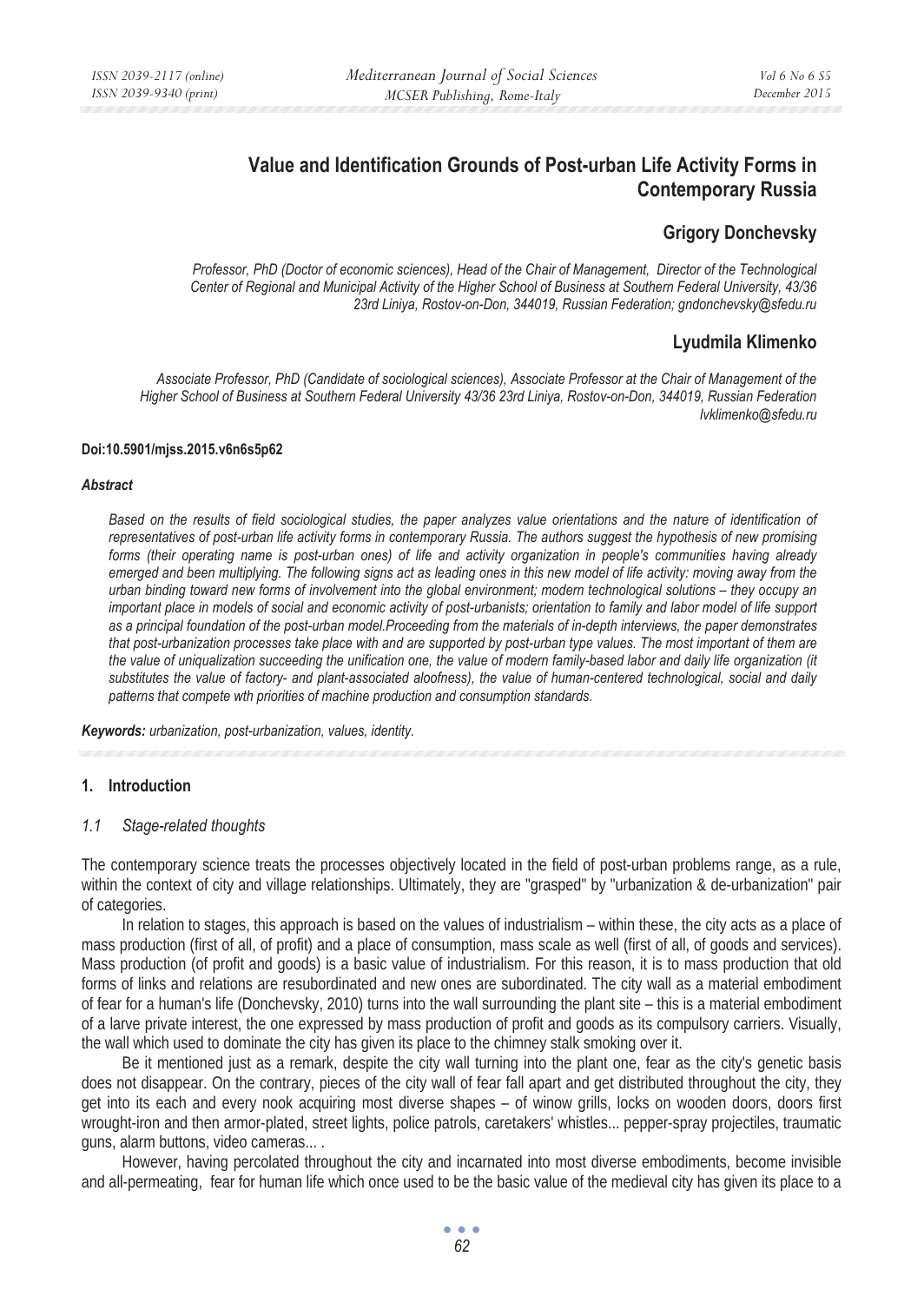| ISSN 2039-2117 (online) | Mediterranean Journal of Social Sciences | <i>Vol</i> 6 No 6 S5 |
|-------------------------|------------------------------------------|----------------------|
| ISSN 2039-9340 (print)  | MCSER Publishing, Rome-Italy             | December 2015        |

new basic value – mass production (of profit and goods) that by any reckoning relies on accumulation of large quantities of population. It is only the population focused in certain points that can provide both simultaneous and joint mass production of goods and consumption thereof, mass as well. This simultaneously and jointly performing represents a curious trick: at the same time as producing and consuming the goods produced by it, the population creates what it cannot consume – the profit diffused in the goods. This profit is consumed by owners of the fenced-off factory site.

The desire to produce and consume profit made the owners to arise and spread the desire of mass consumption and, therefore, the desire and urge to pull up centuries old roots and to focus in the few individual locations (again, because production and consumption of large masses of profit cannot be thought of without concentrating the population in individual sparse points). Such focusing would yield quite rapid and quality reduction of transaction costs (Thisse, 2013; Abdel-Rahman & Anas, 2004; Lafourdcade & Thisse, 2011) and furnish the owners with a bonus for their succeeding in disseminating these two fundamental industrial desires. The mechanism of making profit by focusing the population in individual points ran smoothly and impeccably. It goes without saying that it was active before the idea of the "global village" (McLuhan, 2012). However, since certain times – due to cyclical nature of industrial market production – it has started to have failures: the masses of people gathered in cities proved to be larger than a city can withstand, and so, alongside with (not instead of) a stream of people leaving the village for the city (urbanization), there emerged a stream of people who left the city aiming at the village (de-urbanization). It is very important to state that when leaving the city the people said goodbye to industrialist values – coming back to the agrarian patterns of labor and life. The theoretical substantiation for both of the opposite direction processes and mechanisms acting within them originate in works of W.A. Lewis, the founding father of all literature on "dual economies" (Lewis, 1954), and M. Todaro, the author of "two-sector analysis" theory (Harris & Todaro, 1970).

## *1.2 Problem posing*

The practical dialectics of urbanization and de-urbanization in its contemporary image consists in the fact that on the one hand the quantity of urban population of the Earth exceeded that of the rural one in the first decade of the XXI century, while on the other hand the movement of downshifting has acquired mass scope (its supporters not only cut ties with the city openly, but as openly proclaim rejection of mass consumption/production ideology – the keystone of industrialism) ("The One…", n.d.).

The controversy between the two opposite phenomena was so bright and acute that it has outshined or rather diverted the researchers's view from the fact that almost at the same time with the conflict on the old industrialized values a stream of people embracing, carryng and practically (without clatter and chatter) implementing the new historical type of values – ones of post-urban nature – has emerged and started to gain momentum. Economically, the values represent that of uniqualization succeeding the unification value, that of contemporary family-based labor and daily life patterns which substitutes the value of factory and plant barracks as a extrafamilial labor appendage (even if the factory barracks first mimics a house crammed with smallish apartments and then bedroom suburbs), the value of human-centered technological patterns crowding out the mere reification ones. This list of post-urban life activity forms is not exhaustive – in fact, this is just a beginning of the list (Donchevsky et al., 2014).

In the paper, we focus on the values of post-urbanism. We do not only declare their existence and word their primary appearance but we also check our theoretical assumptions against the empirical findings we have obtained during field sociological studies.

### **2. Conceptual Background of the Research**

The following properties are singled out as the leading signs of post-urban life activity forms.

1) Moving away from the urban binding and new forms of involvement into the urban environment. In our opinion, the city gradually (around the middle of the XX century) started to exceed the measure of binding which is inherent in the balance of the inner binding quality with the quality of the city's involvement (inclusion) into outer environment processes having once demonstrated such a new type of inner binding of people, land, and capital that had enabled a mighty heave toward higher productivity of this and that. Having ceased to be the basis of such involvement (given its place not to organizational and settlement but to information and technological solutions) and remaining the main type of binding (going on to be perceived as one), the city has turned such binding from the liberty ensuring factor (the economical liberty, in our case) into a dismal factor of increasing dependence and oppression. Leaving the city as a place of actual residence or staying there (in this sense, they belong to one of the two big groups – the urban and the rural ones), the post-urbanists do not cut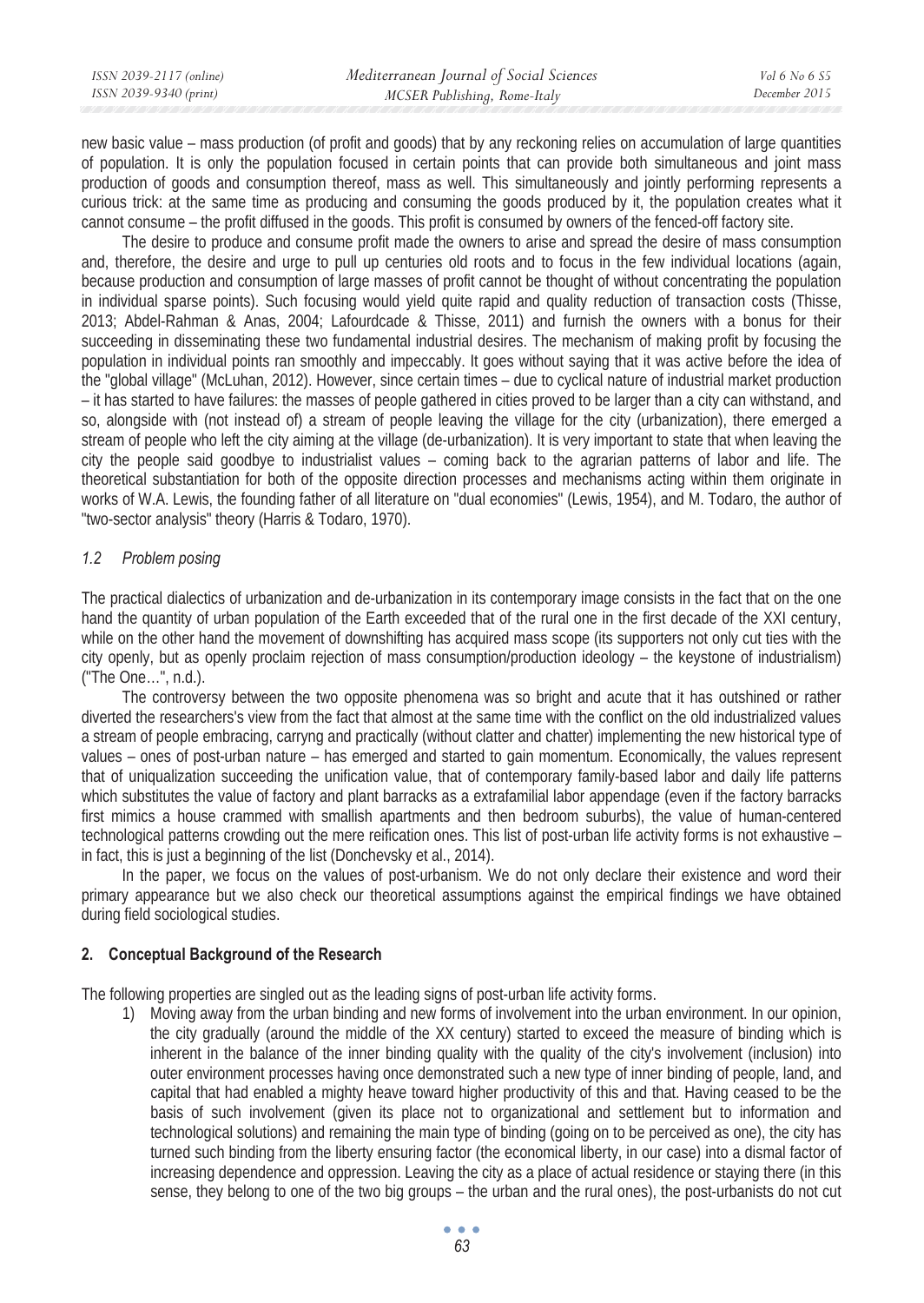the binding; yet if they do, this is done not rashly and not in the heat of the moment. Their main goal is even not (and at all) the binding. The post-urbanists' attention focuses on new forms, levels and types of involvement into the outer environment, i.e. on what the city is unable to give them as such. However, it is a historical, educational, cultural, economical and social prerequisite of this for the post-urbanists (with regard to this, there is no doubt).

- 2) An important place in models of social and economic activity of post-urbanists is occupied by the modern technological solutions. The phenomenon of post-urban migration (both rural and intraurban) relies on the fact that when leaving the city (in fact or in name) people use the very fact of their breaking free from the pressure of urban binding in order to either essentially (up to economically significant limits) expand the use in their life activity of the modern technologies with which they dealt with in the city or to go to a new, higher technological level.
- 3) Orientation to family and labor model of life support. One of the research hypotheses is the assumption of rather conscious striving to destroy the type of connection that underlies the factory model on which the modern city binding is based being a driving force of post-urbanism. The sign of a mature development stage of post-urban life activity forms is restored syncretic unity of labor and family activity that is provided by the state-of-the-art technological solutions.

## **3. Empirical Research Techniques**

Proceeding from the conceptual hypotheses proposed, the research tools for questionnaire surveying the representatives of Russian post-urban life activity forms were developed.

The main method of collection of the empirical material was in-depth semi-structured interviewing (Ilyin, 2006; Yadov, 2007; Belanovskiy, 2001; Devyatko, 1998). The selection of this empirical information collection method is explained by the fact that the goal of high-quality exploratory search is "description and interpretation of the interviewed subject's inner world elements" but "the content of an individual's inner world is sub-individual", so "the researcher digs up the individual in order to spot manifestation of the social in it" (Ilyin, 2006, pp. 151, 181). The method of meaning structuring by means of narrative acts as the way of interpreting the information gathered. Guided by this approach and comparing the content of narratives of the interviews collected, we can outline typical meanings which different individuals gain in typical situations occurred. Thus the social experience gained by various individuals is typized (Franzosi, 1998; Strauss & Corbin, 2001; Divisenko, 2011; Puzanova & Trotsuk, 2003).

The geography of questionnaire survey covered Rostov Region, Krasnodar Territory, Kaluga Region, and Moscow Region. Time of the survey is summer of 2015. A total of 12 respondents were surveyed, with 5 of them living in the city and 7 in the country – in ancestral estates, ecovillages or just in the countryside (in particular, our research touched on the settlements of ancestral estates "Rostok" in Rostov Region and "Milyonki" in Kaluga Region, "Tsitsa" ecovillage in Krasnodar Territory). Alongside with this, non-participant observation was organized in the settlements under study.

We used the following criteria for selecting the respondents. The primary criteria were: 1) a new type of activity based on post-industrial technological patterns; 2) qualification (competencies) of the carriers based on education / knowledge that were formed and translated in the urban environment; 3) syncretism of work and family (i.e. there is no separation between work and home). The secondary criteria included the following: 4) all adult family members are busy with new forms of family and labor economy; 5) the family budget receives not less than 70% of its income from implementing the new technological patterns (the mature form of post-industrial life activity form).

### **4. Results of the Research**

### *4.1 Empirical indicators*

In the empirical research tools, a number of conceptual blocks of questions were singled out. They are associated with the following: finding out the reasons of going away from the city binding and changing the life activity type; describing the models of business activity of post-urban life activity subjects; studying the structure of budget of urban life activity subjects and various totals thereof; revealing the social and demographic profile of post-urban type population groups; analyzing the value orientations and identity character of the representatives of post-urban life activity organization forms; describing the interpersonal communication within the settlements and the character of their interaction with the city, as well as with the representatives of the authorities; studying the life support technologies of post-urban households life and activity organization forms.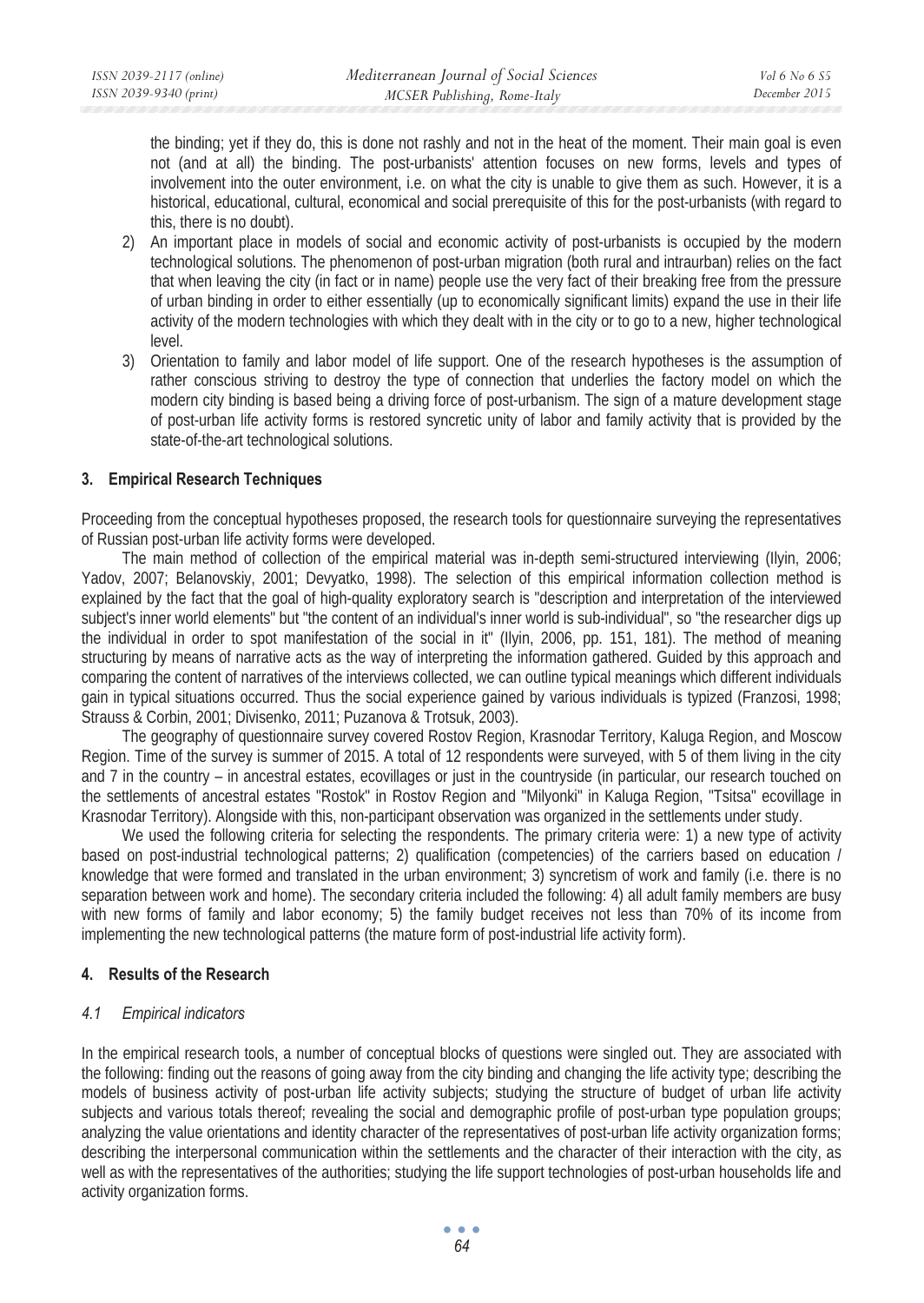| ISSN 2039-2117 (online) | Mediterranean Journal of Social Sciences | <i>Vol</i> 6 No 6 S5 |
|-------------------------|------------------------------------------|----------------------|
| ISSN 2039-9340 (print)  | MCSER Publishing, Rome-Italy             | December 2015        |

Within the paper, let us turn our attention to describing the research findings related to value and identification grounds of post-urban life activity forms in the Russian society.

Value and motivation complex of transformation of post-urbanists' way of life was explored in our research by studying the following aspects: 1) the subjective motives of changing the previous kind / mode of work / place of residence; 2) sense-making / leading ideas of "leaving"; 3) the character of identification and value orientations of the post-urban patterns carriers.

#### *4.2 Motivation and sense-making ideas*

The empirical measurements conducted have shown that the leading motives for changing the way of life are the needs of self-fulfillment, freedom, creativity that were difficult to attain in conditions of the industrial employment forms. *"I wanted to get freedom… It is employers who decide where to go and not you… And the life is mine. It is not so long. I'd like to not just live it but also to achieve some results, to leave a sort of imprint"* (Vlad, aged 28, Rostov-on-Don). *"I didn't like my previous job, it was kind of useless. For the whole day I would spend my time, my life "doing" quite useless and needed by no-one work. This made me very sad. I wanted to do something seeing the result"* (Mary, aged 29, Moscow). *"My previous job was mostly related to just a bright and sonorous job title… Now I do what is really interesting for me…, I'm surrounded by creative and interesting people"* (Alexander, aged 32, Rostov-on-Don). *"Because there has appeared a sense of freedom. Not only the freedom in time, but also the creative one"* (Sergey, aged 34, gardeners' settlement). *"The city has smothered me. Office is a nightmare. My husband used to call the office style, tie, shirt, and belt a strait-jacket. It is very annoying. And so is the kind of activity itself. Sitting in an office with somebody's papers and somebody's money… Seeing neither spring nor summer… And the whole life passes stupidly and absurdly" (Larisa, aged 30, Aleksandrovka village).* 

The idea of uniqualization, creativity, individuality, personal development can be traced in identity representations of the respondents. Our research used a simplified version of M. Kun's test "Who am I?" as a tool for studying the content characteristics of personal identity. The interviewer suggested the surveyed one: "Please, answer the question: who am I? Just give 7-8 various nouns as the answer to the question. Please answer as if you are speaking to yourself and not to another person. Give the answers in the order they occur to you, do not bother about their logic". The use of this technique is grounded and approbated in a number of studies (Klimenko & Denisova, 2013; "Civil, ethnic and religious identities in contemporary Russia", 2006).

Among the first five identities specified by the post-urbanists, there were the content variations of the following ideas: *"so to speak, a non-standard personality"* (Vlad, aged 29, Rostov-on-Don), *"beyond all doubts, I'm a creative person, and in particular, one who cannot get bored or depressed…"* (Olga, aged 54, Elbuzd village, Rostov Region)*, "because my nature is but creative, constructive"* (Sergey, aged 34, gardeners' settlement, Rostov Region); *"… I'm a man having creative energy… That is, I don't have a task to grow 10 tons of cabbage, but rather to do something that would feed, that would be beautiful, and that would be an interesting work" (Vladislav, aged 31, "Rostok" ancestral estate).* 

A significant factor of reconsidering one's life strategy is also the idea of "going away from" the limitations and oppressive binding of the urbanized environment: traffic jams, poor ecology, garbage, appearance and density of location of buildings, the life rhythm, the character of communication etc. *"I have tried one single time to go by car, and it took me 5 hours in the meaning of the word. I worked in the Red Square, though… Usually I took the commuter train, and it is terrible for sure – your mood gets ruined since the very morning"* (Mary, 29 aged, Moscow). *"There's such a crowd of people, sometimes you want to stay alone with yourself – and I cannot feel alone with myself when my neighbours are yelling"* (Vlad, aged 28, Rostov-on-Don). *"…Given all the "beauties" of the city life – noise, dirt, cars, exhaust gas in the air, idle groups of tipsy people"* (Sergey, aged 34, gardeners' settlement). *"Strange laws, vulgar ads, crazy prices, degrading language – an urban dweller is unable to change all this"* (Volodar, aged 41, "Milyonki" ancestral estate). *"We used to live in a block of flats. The neighbors a storey higher clatter, the ones a storey lower patter. Not a single day of peace. The city oppresses, the city destroys" (Larisa,* aged *30 aged, Aleksandrovka village).* 

The degree of discomfort from spatial and communicative pressure of the urban environment differs depending on the respondents belonging to one of the two groups – ones living in the city or ones having left the city. The representatives of the originating post-urban patterns feel the "pressure" of the city to a smaller extent and try to bypass the existing limitations by free working schedule, an opportunity of teleworking, frequent holiday trips etc. However, in this group, the orientations to subsequent moving to suburbs are frequent too (in four of five "city-based" post-urbanists surveyed).

In a number of cases, especially among those who have moved to live in a suburb, the motive of critically perceiving the current consumption society that imposes needs and standards on the people is expressed. *"We have*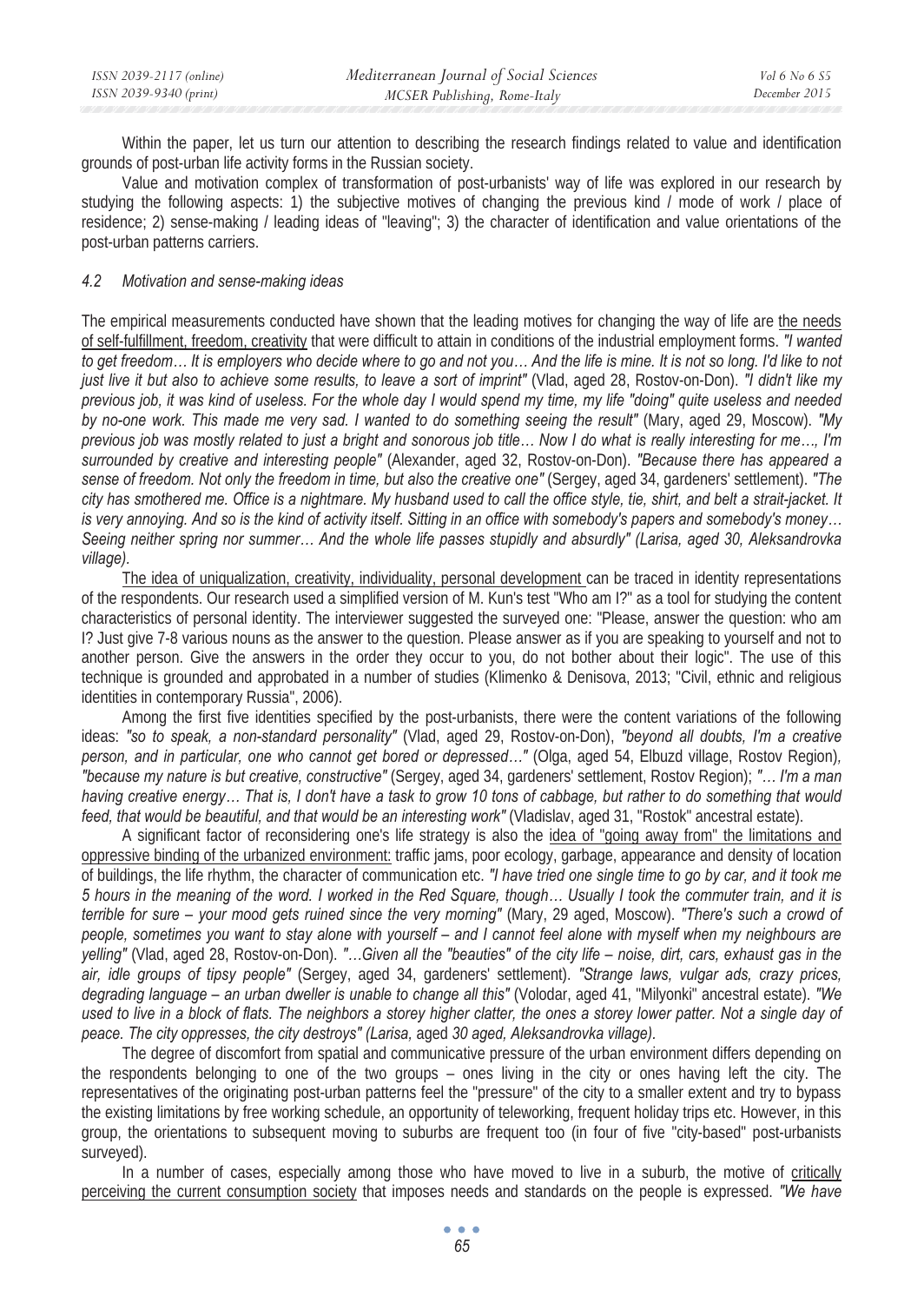*grown out of the habit of independence… The choice of food, clothes, place of residence, faith is dictated to us from the outside. (…) A prestigious job, a flat with underground garage, a country cottage, another new car and already boring trips to the seaside. A lucky marriage. Trips to Venice for the wedding anniversary. Children settled in an elite school. Twenty pairs of shoes, thirty handbags. For one season. Everything keeping up with the Joneses. (…) But are these our*  wishes? Or is the majority of our aspirations a mere consequence of ruthless advertising by banks, producers of *smartphones, flats and cars?"* (Volodar, aged 41, "Milyonki" ancestral estate). Hence the motive of looking for an alternative to urban civilization is more expressed in the discourse practices of eco- and ancestral village dwellers.

Here it has to be emphasized that the outlined conceptual logics of our research implies screening out the representatives of so-called social escape (runaway) or "urban luddites" who break up all connections with the city and express active or passive confrontation with the existing urban civilization. Nevertheless, as the scientists of "Tsirkon" research group who conducted a large-scale study of Russian ecovillages in 2012 argue, "so far many ecovillages have viewed themselves solely in the opposition to civilization, they distance themselves from it, they turn in on themselves… and in this sense, they become a typical example of escapism" (Tsirkon, 2012, p. 5). On the other hand, the authors of the above research come to the conclusion that "there emerge ecovillages that are open to the world, that pursue the goal of creating something new particularly for the existing civilization, to show it the new prospects and milestones" (Tsirkon, 2012, p. 5). However, the authors do not specify what exactly prospects these are.

It is the carriers of another life organization type who are in the focus of our research – as it has been mentioned, those who are looking for new levels and forms of involvement into the socium and who are oriented to building multilevel communication with the outer socium, including the urban one. *"We are not against the city, we are no anachorets or sectants. (…) The point is not in isolation from the society; this is a new social form. (…) I actively communicate with my acquaintances in the city, they often come to visit us…, I look for customers in the social networks… We openly declare our civic stance, we interact with the authorities, and we are promoting a draft legislation on ancestral estates"*  (Vladislav, aged 31, "Rostok" ancestral estate).

The materials of in-depth interviews identify another sense-making idea of moving (actual or desirable) to the suburb – the one consisting in hereditary / genetic connection with nature and land. *"The city has been stressing me out since I was seven. Just as I remember myself, at the age of seven I got there, to a village or such, in a cottage… I've always felt great in the countryside… It is rather associated with some genetic, hereditary properties or something else. Everyone has got absolutely their own priorities. I don't like curtained windows, I like to look far into the space. When going out, I feel wonderful somewhere in the field. And if I see any houses in front of me, or an elevator, or anything else – I feel uneasy"* (Lev, aged 38, Moscow and Moscow Region). *"I feel the land, I love the land at genetic level… it runs bright in me. I have always been keen on land"* (Olga, aged 54, Elbuzd village, Rostov Region)*.* 

### *4.3 Identification and value orientations*

Life priorities of most post-urbanists surveyed are characterized by a marked value of family and family relationships. It is present both in the motives for changing the way of life and in the level of world outlook representations. *"I am a very family-centered person, for me the family is always at the first place, and everything I do is for and in the name of my family"* (Alexander, aged 32, Rostov-on-Don). Among the carriers of post-urban patterns, the motive of conscious parenting is frequent: *"It's just I have started thinking about a child and I thought he would be better off in another* place..., what I'm going to leave after myself for him, to what kind of world I'm going to invite my child. (...). You know, *there is a memory of "grandfather's grapes", don't you? My memory keeps this freedom, when you can run about and go swimming in the river. This is what I want for my children"* (Vladislav, aged 31, "Rostok" ancestral estate).

During the semi-structured interview, the respondents were suggested to choose three or four values that matter most for them from a list of generalized values. The respondents were suggested to range the most important for them values according to the following scale: 1) material wealth; 2) family welfare; 3) an opportunity of intellectual and creative self-fulfillment; 4) preservation of strength and health; 5) an interesting satisfying job; 6) respect of the others, public recognition; 7) an opportunity to use the democratic rights and liberties; 8) freedom from limitations of the civilization, stresses and urban pressure; 9) communication with friends; 10) other (please specify). A vast majority of the respondents marked the family welfare as one of the most significant life reference points. In the post-urbanist life priorities rating, such positions as intellectual and creative self-fulfillment and an interesting satisfying job also stand out. For the subgroup of suburban dwellers, the value of freedom from limitations of the civilization, stresses and urban pressure is more relevant while with the "city-based" post-urbanists, it is often not actualized as a priority.

Value and behavior attitudes to professional self-fulfillment closely connected to creativity, the feeling of freedom and satisfaction from work run as a common thread through all interviews of the post-urbanists. *"There is some drive to*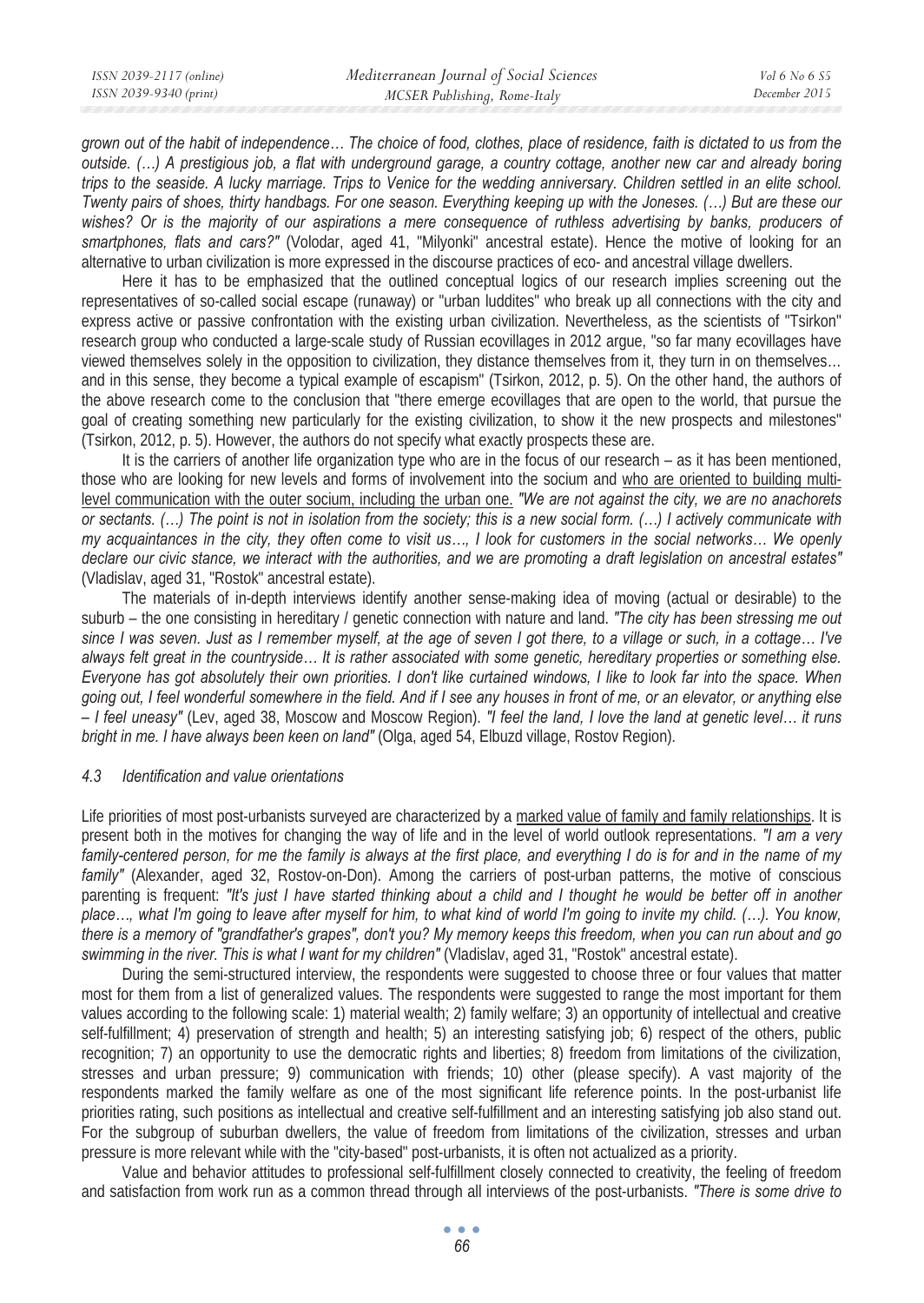*"play Cossack" in a positive sense… Creative disobedience to some strict limits"* (Sergey, aged 34, gardeners' settlement). It is important to mention that for many respondents moving from and living beyond the city (actual or expected) does not at all mean refusal from the previous profession and reorienting to agricultural works. On the contrary, the post-urbanists see more opportunities for fulfilling their professional and creative aspirations in the new conditions: *"For work, I need a mood, inspiration, calm frame of mind… This was difficult to achieve earlier, when they kept distracting me by irrelevant assignments and city bustle…"* (Vladislav, aged 31, "Rostok" ancestral estate).

Employing the state-of-the-art technological solutions in professional activity is the constituent parameter of organizing the life in line with the post-urban patterns. As it has been mentioned, this parameter was used as a criterion for selecting the respondents. This is why an attitude of belonging to advanced population groups is registered in the identity structure of almost all the surveyed ones. All respondents to this or that extent use the Web-based technologies in their work (they do programming, software setup, use professional software, create and service websites including ones for promoting their products and so on). Living in settlements that are quite remote from the urban environment is not an obstacle to this, either. *"In the settlement, work is enough and to spare. One of the options is teleworking via the Internet, given the stable connection here, both Skylink and MTS. The connection speed allows even arranging lessons over Skype… Programing, Web design, translations – we have several people who work remotely via the Internet. One of our dwellers has a successful Internet-shop of ecogoods"* (Volodar, aged 41, "Milyonki" ancestral estate). *"The patterns of life in ecovillages does not contradict the age of informatization" (Veselin, aged 33, "Tsitsa" ecovillage).* 

A distinctive feature of representatives of the originating economic patterns is the orientation to a significant extent of autonomy – personal and psychological, professional and labor, economic and daily one. Not all respondents have it manifested equally in the three dimensions but all possess it in the first two mentioned manifestations. All post-urbanist taking part in the research determine their activities independently, the terms and schedule of their work, the customers they work with, the knowledge and tools of development they need, and so on.

The question about personal qualities that helped the respondents to change their way of life is answered by may post-urbanists as follows: it is initiative, an ability to undertake the responsibility for one's life and to not allow others to decide what one should do. *"First of all, being in charge of one's own life. Another point, this goes as motivation for*  achieving, not one for avoiding. You have to want something and to be responsible for your wishes" (Sergey, aged 34, gardeners' settlement). Orientation to one's own forces is also manifested in answering the question about who the respondents count on when achieving their life plans. The majority of answers obtained confirm – on themselves only.

Moreover, within the eco- and ancestral villages, the carriers of post-urban practices (unlike the "urban luddites") also keep a large extent of social detachment and do not support the economic, spiritual and world outlook communality. *"Everyone differs in their arrangement and patterns. Some people work in the city and keep their estates here. Others have organized their businesses here. Yet others pay short visits, they haven't settled yet. That is, this is not a commune, and we do not live up to some principles of communal earning. (…) Everyone planned and saw his dream in the "ancestral estate" template, but this vision is very different in everyone (…). Our shared topic is park area where we all take care of the land"* (Vladislav, aged 31, "Rostok" ancestral estate). *"Anti-authoritarian way is one of the principles of our village. There is no leader or boss. All actions are performed voluntarily, based on an agreement between all persons concerned. Nobody is obliged to be someone's subordinate, nor has anybody got a right to order someone else or impose their point of view"* (Veselin, aged 33, "Tsitsa" ecovillage).

Awareness (or a mere feeling) of the inner binding that the city has set for them as their own background allows performing social transfer from typical urban forms and kinds of binding but not replacing them by other socio-cultural systems that also limit the freedom. Meanwhile, the "urban luddites" having gone away from the urban civilization form rather closed communities that are more homogeneous in economic and daily life patterns and world outlook bases.

## **5. Conclusion**

Thus, the empirical material collected allows making our research hypotheses more precise in the part of determining the value and identity foundations of post-urban patterns in the contemporary Russian society. A number of sense-making ideas giving ground to the respondents' searching for new principles of organizing the life activity can be outlined: 1) critical perception of oppressing limitations of the urban civilization (rhythm of life, ecology, communication, consumer standards etc.); 2) the wish to gain freedom and self-fulfillment in labor activity; 3) spiritual motives (longing for the land, balance with the nature, looking for a meaning in life, rearing of children, continuity of generations).

The identification characteristics of a post-urbanist personality are closely connected to motivational complex of going away from the city binding. The empirical materials show that the social and achiever "I" parameters (freedom, autonomy, creativity, self-fulfillment) are competing in the identity structure of the surveyed having primordial components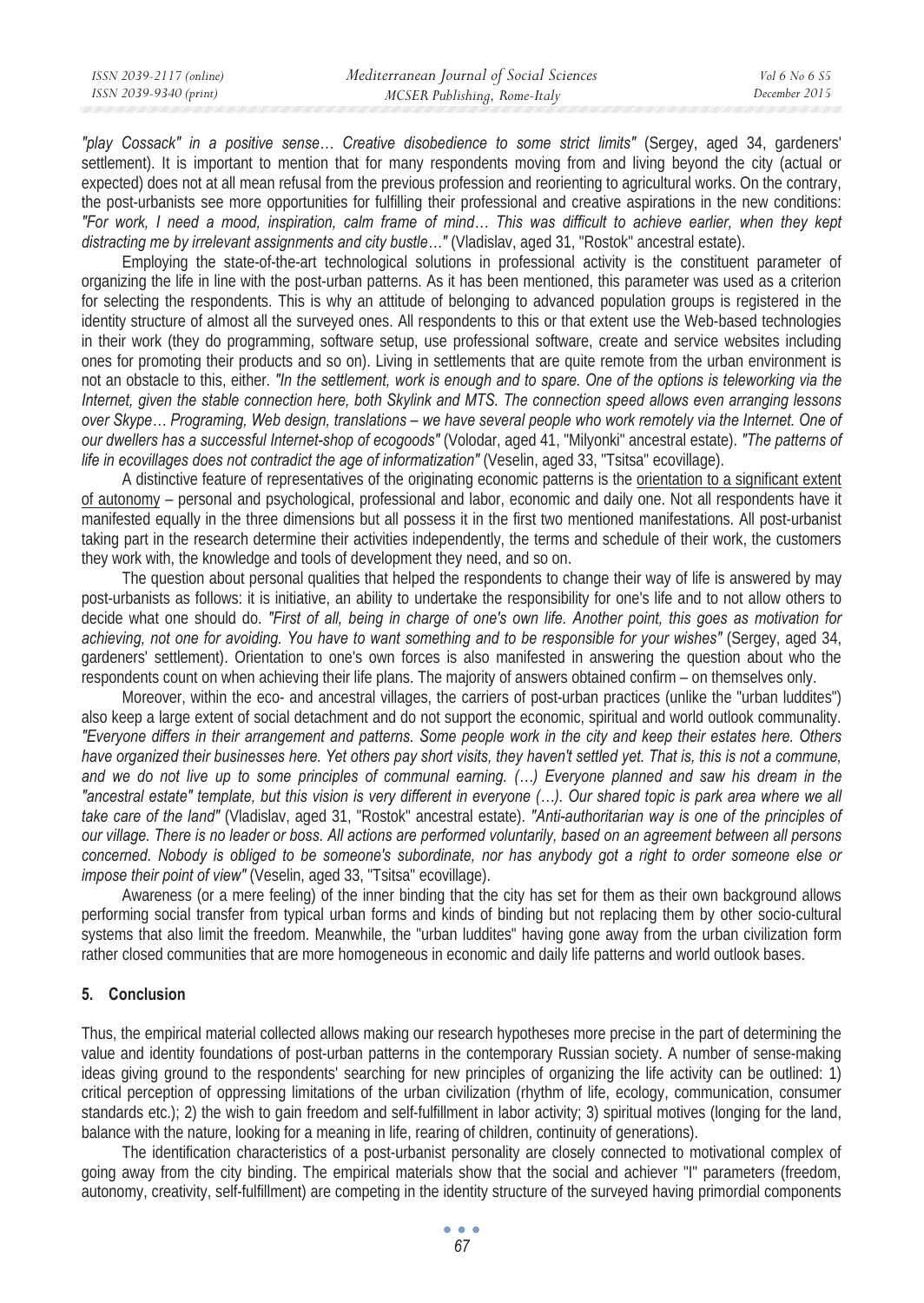| ISSN 2039-2117 (online) | Mediterranean Journal of Social Sciences | Vol 6 No 6 S5 |
|-------------------------|------------------------------------------|---------------|
| ISSN 2039-9340 (print)  | MCSER Publishing, Rome-Italy             | December 2015 |

(gender and family statuses which usually are the leading ones in i-identifications).

The value and identification characteristics outlined act as a kind of world outlook basis ensuring the posturbanists' focus on performing the transfer into new economic patterns growing on the technological basis of the urban civilization. With regard to this, the orientation to labor activity including the modern technologies, blurring of boundaries between work and family, as well as openness to the socium act as a dividing ridge between the relatively small in number group of post-urban practices carriers and the group of inner migrants from the city to the countryside.

The described research is not completed by the analysis of self-consciousness and value reference points of posturbanists but it implies further identification of socio-cultural focus and social factors of post-urban life activity forms shaping, determining on this basis the possibility of new life organization forms in overcoming the social and economic inequality and conflictogenity in the socium. Moreover, the scope of the paper does not allow reflecting such important value reference points of the post-urbanists as ecologization of consciousness which is already emerging back in the depths of the urban environment and at the mass scale. The issues are the subject of our further research.

#### **6. Acknowledgements**

The study was performed with financial assistance of the Russian Humanitarian Science Foundation (RHSF) within "Posturban life arrangement forms in the contemporary Russia: a socio-economic analysis" (project No. 15-02-00444/15). The leader – G.N. Donchevsky, doctor of economic sciences, professor. The authors express their gratitude to colleagues A.V. Ermishina, M.A. Ponomareva, I.N. Senchenko, and all respondents for their participation in the team work on shaping of sociological research tools and exploratory studies of the empirical material that verifies the concept and hypotheses of this study.

#### **References**

- Abdel-Rahman, H.M. & Anas, A.A. (2004). Theories of systems of cities. In V. Henderson, J.F. Thisse *(Eds.) Handbook of Regional and Urban Economics, Volume 4: Cities and Geography*, 2293-2339. Retrieved from http://econpapers.repec.org/bookchap/ eeeregchp/4-52.htm
- Belanovskiy. S.A. (2001). Glubokoe interviyu: uchebnoe posobie [In-depth interview: a study book]. M.: Nikkolo-Media.
- Devyatko, I.F. (1998). Metody sotsiologicheskogo issledovaniya [Methods of sociological research]. Ekaterinburg: Ural university publishing house.
- Divisenko, K.S. (2011). Avtobiograficheskiy narrative kak kommunikativnoe deistvie i reprezentatsiya zhiznennogo mira [(Auto) biographic narrative as a communicative action and representation of the life world]. *Sotsiologicheskiy zhurnal,* No. 1, 36-52.
- Donchevskiy, G.N. (2010). Vozdukh goroda delaet cheloveka svobodnym [The air of the city makes one free]. *Web magazine "Kapital strany"* . Retrieved from http://www.kapital-rus.ru/index.php/articles/article/vozduh\_goroda\_i\_svoboda\_cheloveka/
- Donchevskiy, G.N., Ermishina, A.V., Klimenko, L.V. (2014). Posturbanisticheskie formy zhizneustroistva v sovremennoy Rossii: postanovka problemy issledovaniya [Post-urban life arrangement forms in contemporary Russia: setting the research problem]. *Aktualniye problemy razvitiya Rossii i ee regionov* [Topical problems of development of Russia and its regions]: materials of the all-Russian scientific and practical conference. Kurgan: Tipografiya Dammi LLC.
- Franzosi, R. (1998). Narrative Analysis or Why (and How) Sociologists Should Be Interested in Narrative. *Annual Review of Sociology,* (24), 517-554.
- Grazhdanskie, etnicheskie i religiozniye identichnosti v sovremennoy Rossii [Public, ethnic and religious identities in contemporary Russia] (2006). M.: IS RAN.
- Harris, J.R. & Todaro, M.P. (1970). Migration, Unemployment and Development: A Two-Sector Analysis. *The American Economic Review, 60* (1), 126-142.
- Ilyin, V.I. (2006). Dramaturgiya kachestvennogo polevogo issledovaniya [Drama of a high-quality field research]. SPb.: Intersotsis.
- Klimenko, L.V., Denisova, G.S. (2013). Osobennosti regional'noy identichnosti naseleniya Yuga Rossii [Particularities of regional identity of population of the South of Russia]. *Sotsiologicheskie issledovaniya* [Sociological research], No. 7.
- Kto Nado [The One]. (2009). Nizko padshije ambitsii: manifest daunshiftera [Ambitions sinking low: a downshifter's manifest]. *WEBPLANETA: jurnal dlya podklyuchennykh* [a magazine for those connected]. Retrieved from http://webplanet.ru/node/15494/ print#
- Lafourdcade , M., Thisse, J.-F. (2011). New economic geography: the role of transport costs. In A. Palma, R. Lindsey, E. Quinet, R. Vickerman (Eds.) *A Handbook of Transport Economics*, Edward Elgar Publishing Limited, 67-96.
- Lewis, W.A. (1954). Economic Development with Unlimited Supplies of Labour, *The Manchester School, 22* (2) 139 191 , doi:10.1111/j.1467-9957.1954.tb00021.x
- McLuhan, M. (1964). Foresees The Global Village. Retrieved from http://www.livinginternet.com/i/ii\_mcluhan.htm
- McLuhan, M. (2012). Voina i mir v global'noy derevne [War and peace in the global village] / Marshall McLuhan, Quentin Fiore; transl. from English by I. Letberg. M.: AST:Astrel'.